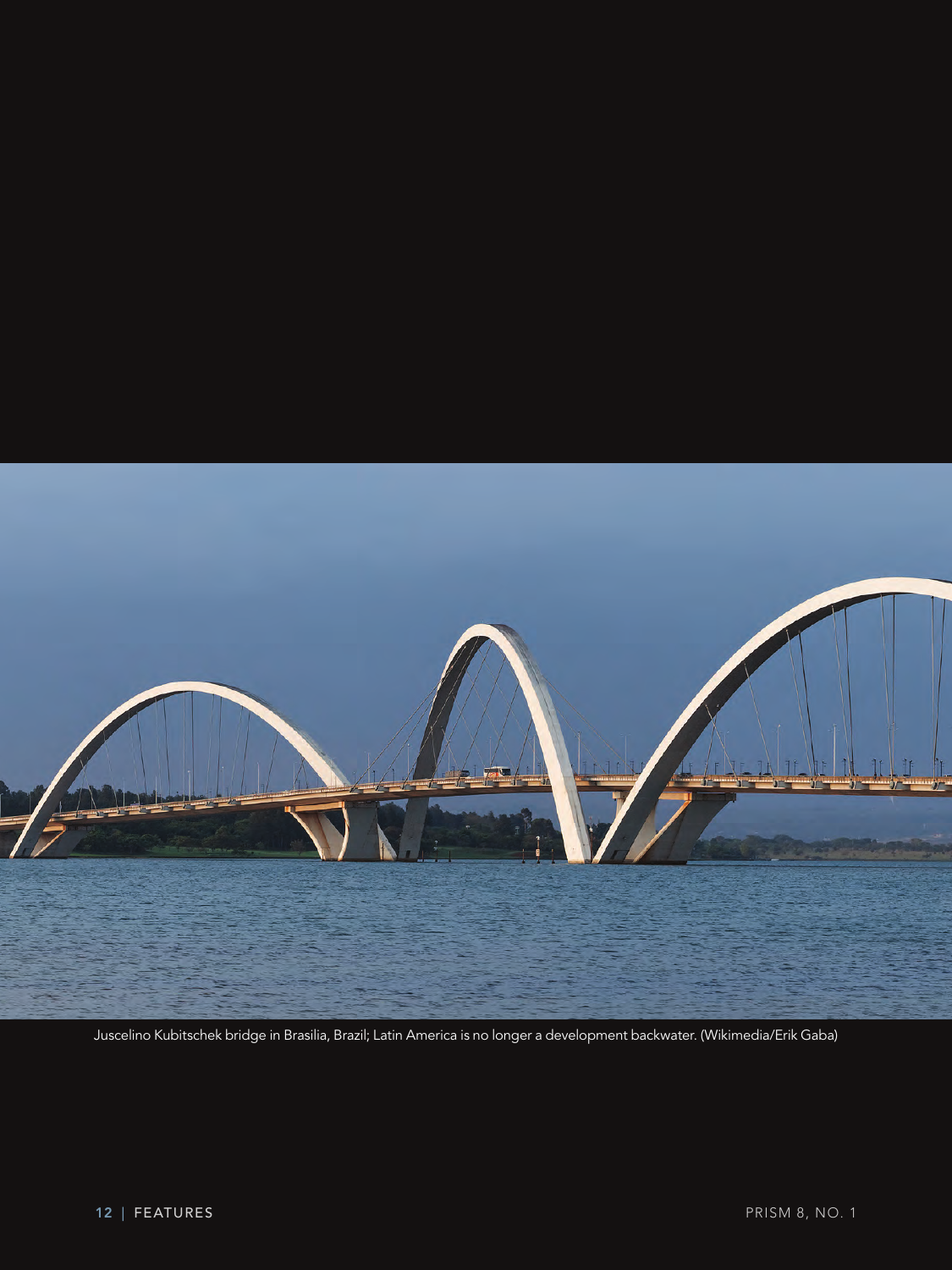# **The Strategic Price of Neglect**

By Peter Schechter



*L L L L L L L L**L**L**L**Cove, and have dedicated much professions<br>
<i>L**Cove, and have dedicated much professions<br>
<i>Complain about the historical U.S. atinoamericanistas*—those of us who follow, love, and have dedicated much professional and personal attention to Latin America—are neglect of "our" region. On the campaign stump, then Governor George W. Bush hinted at the long periods of negligence when he said, "Should I become president, I will look south, not as an afterthought, but as a fundamental commitment of my presidency."<sup>1</sup>

Indeed, we who advocate for stronger regional ties have long been disappointed with the lack of attention from U.S. policymakers. We have pointed to the dearth of commercial favoritism from America's businesses. We have argued for more assistance, more presidential visits, more creative policy frameworks.

But this time, something is very different. The United States is at a historic juncture. It cannot afford the costs of continued neglect towards the region because today the United States is incurring more than just lost opportunity costs. Uncertainty is everywhere; it is even more acute beyond Latin America. It tears at the fabric of America's alliances

and puts into play the 70-year old, U.S.-created post–war international order. Decades-old friendships are now in question.

Mr. Peter Schechter is co-host and executive producer of the global issues podcast, Altamar. An entrepreneur, strategist, and foreign policy expert, Mr. Schechter is also the former founding director of the Atlantic Council's Adrienne Arsht Center on Latin America.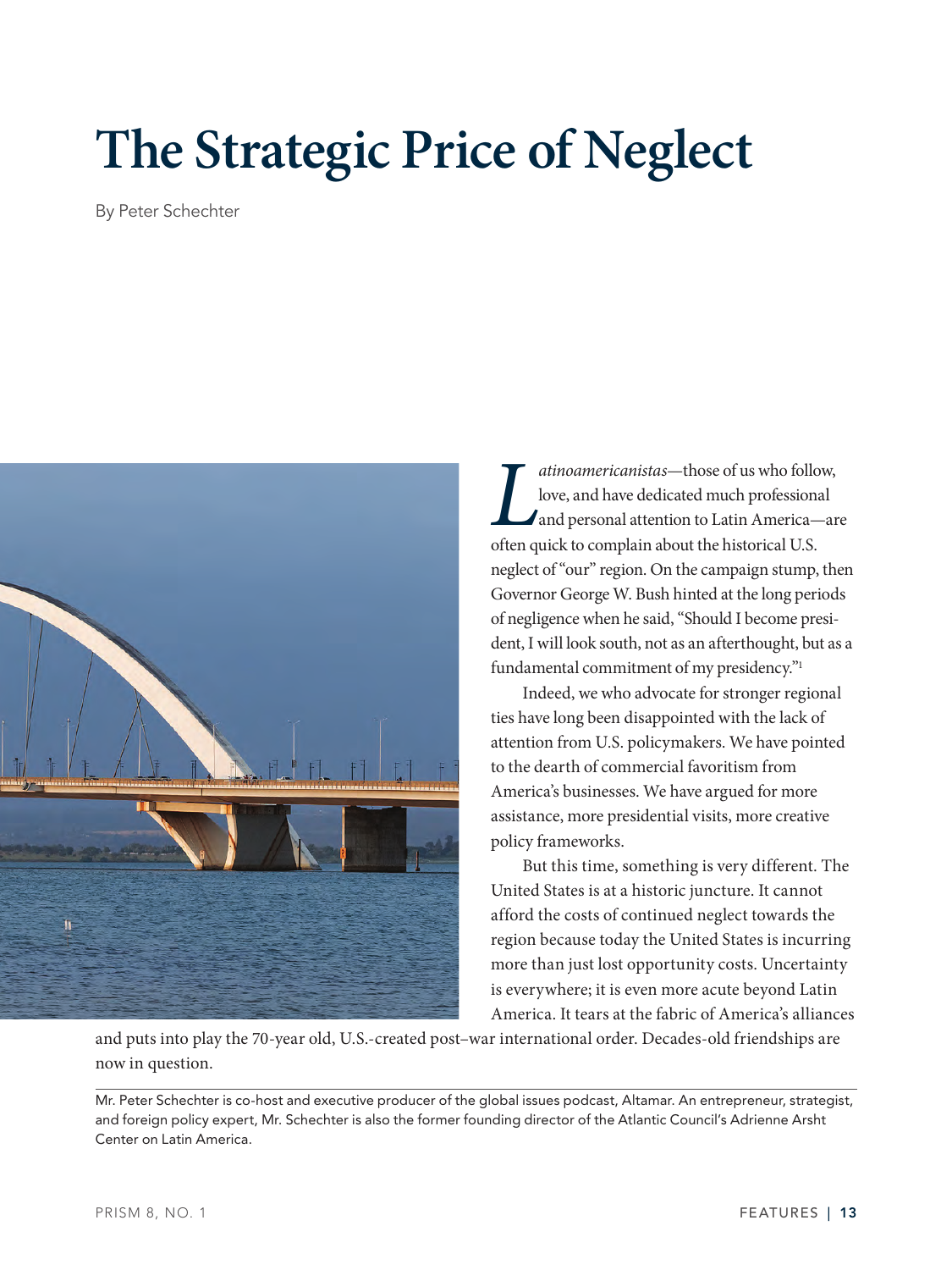Like other U.S. allies, the region is confused by the conflicting signals from the United States. On the one hand, Latin music, culture, food and drinks are skyrocketing in popularity.2 The U.S.-based investments of *multilatinas*, Latin multinational companies, are prospering and U.S. foreign direct investment in the region is growing.<sup>3</sup> On the other hand, except for Venezuela, the United States government's policy toward the hemisphere has, during the past eighteen months, oscillated between apathy and disdain. Reference to Latin America is often accompanied by an unusually sharp barrage of criticism of Latin Americans in general and Mexicans in particular. Tariffs have targeted some of the region's important exports. And, President Trump passed on the chance to meet his regional colleagues at the Summit of the Americas.

This detachment is unfortunate. In the past 25 years, the region has changed radically—mostly for the better (although, in a few cases, for the dismally worse). More importantly, while the world recognizes the transformation of the region, the United States cannot seem to let go of its view of Latin America solely through the narrow lens of drugs, crime, and immigration.

Indeed, Latin America is a good mirror of our times; an apt measurement of the *zeitgeist* of doubt. Having cemented its democracies and reformed its economies, some of America's closest Latin American friends are reassessing their options and realigning their interests away from the United States. Our closest regional friends are realizing that the United States may no longer be the fulcrum of Latin America's future. While America's soft power—its culture, innovation, and ethos—are still highly attractive, the fact is Europe, Asia, and China are capturing much of the region's political imagination and economic attention.

At a time of fast change, it is hard to think strategically. Yet, strategy is what will be needed to re-prioritize Latin America within U.S. foreign policy. At some point—in this administration or the next—there will inevitably be a debate about the role of China in Latin America. In her report this year on Chinese engagement with Latin America, the Inter-American Dialogue's Margaret Meyers asks whether China has understood the appeal to Latin American governments of inclusive rhetoric and development-oriented policies—maybe better than the United States.<sup>4</sup> Today, there is a price for neglecting the region: the abdication of influence to the United States' most important strategic rival.

# **If You Were Latin American, China Would Look Pretty Good**

China's fast-growing interest in the region, in fact, has not gone unnoticed by U.S. policymakers. In February 2018, former U.S. Secretary of State Rex Tillerson warned Latin American countries against excessive reliance on economic ties with China, arguing that the region did not need new imperial powers: "Today China is getting a foothold in Latin America. It is using economic statecraft to pull the region into its orbit; the question is at what price?"5

Secretary Tillerson was not wrong. The United States should be worried about its waning influence with an estimated 640 million increasingly middle-class Latin Americans. Yet, notwithstanding the apparent preoccupation, U.S. actions in the region seem designed to distance the United States from its regional neighbors. Compare China's "peaceful rise" of investments and trade missions or Europe's negotiation of a Mercosur–EU trade deal with the demarche from the Trans–Pacific Partnership, assaults against NAFTA, the North American Free Trade Agreement (which now has turned into the United States-Mexico-Canada Agreement), rhetorical attacks on Mexico, tariffs on Argentina and Brazil, and the harsh treatment of Latin American migrants, including the tear gassing of Central Americans at the Tijuana border.6

As an example, the Economist's Bello column juxtaposes the Trump Administration's rhetoric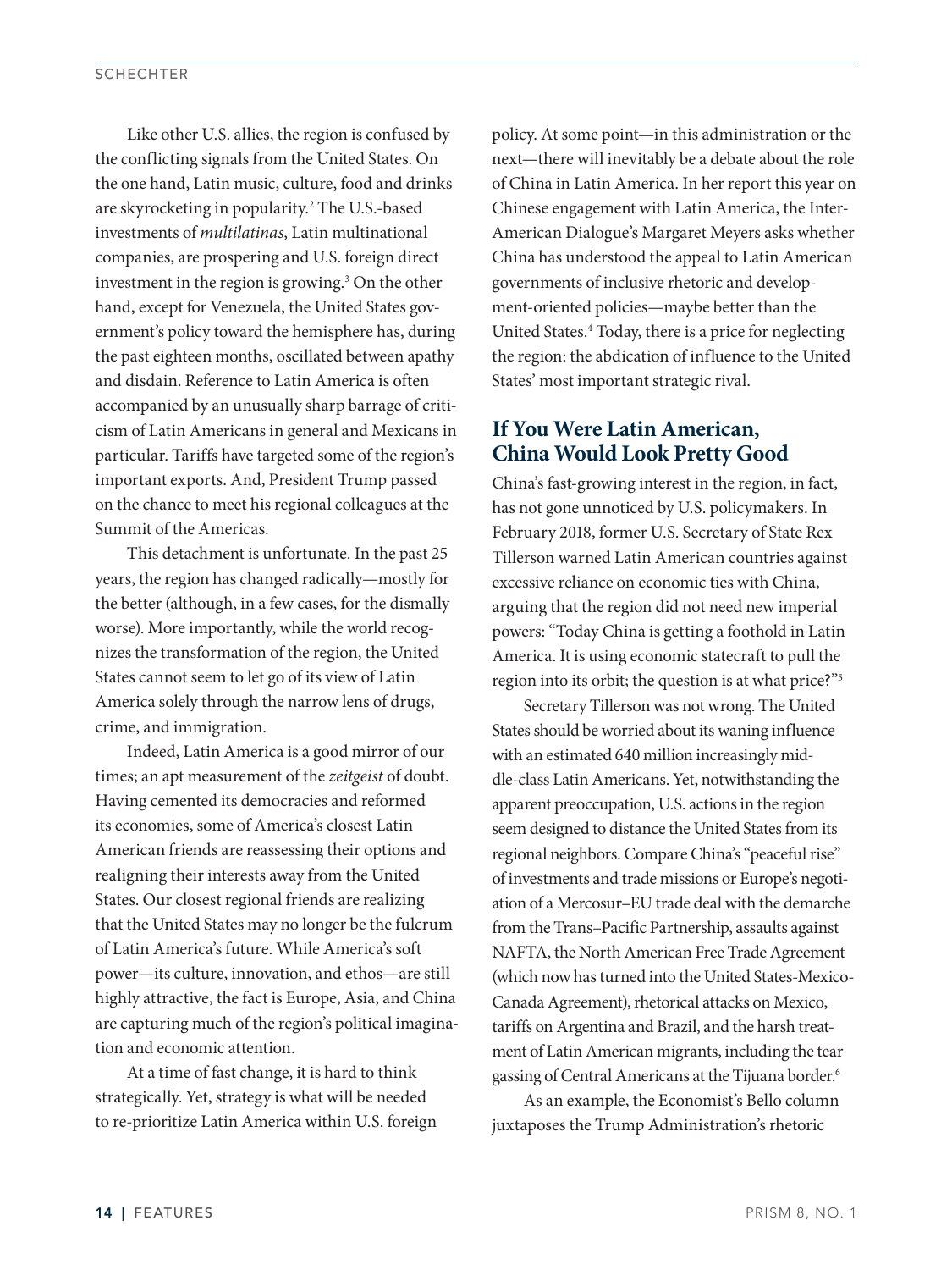during the World Economic Forum in Davos, Switzerland early last year with Chinese Foreign Minister Wang Yi's speech during the same period while attending the China and the Confederation of Latin American and Caribbean States (CELAC) to promote globalization, free trade, and co-operation with Latin America. China, in the soothing words of Minister Wang, offers Latin America a "strategy of mutual benefit and shared gain."7 In fact, since that speech Minister Wang, as of mid-2018, has completed at least 14 ministerial-level meetings with government officials from the region, discussing trade, bilateralism, surely all while selling the 'intuitiveness' of including Latin America in the One Belt One Road (OBOR) initiative in coming years.<sup>8</sup>

The difference with the United States is not just stylistic; it is substantive. Talk to Latin American leaders and you will hear a consistent theme: the Chinese are willing to provide trade, financial assistance, and technical help. They construct the infrastructure, invest in local companies and grow commerce. Chile's former Foreign Minister, Heraldo Muñoz, summed up these feelings during the China–CELAC summit in Santiago in January 2018—"We are in uncertain and complex times, and China is playing a very constructive role in addressing these complexities."9

It is worth reviewing some of the salient facts of Chinese influence in the region. In the past five years, total annual trade between China and Latin America shot up from almost nothing to more than \$200 billion by 2014. After stalling for the next two years, Latin America's exports to China increased by around 30 percent in 2017, according to the Inter-American Development Bank (IDB), mainly because of an increase in the price of South American oil, minerals and other commodities. China is the largest trading partner of Brazil, Chile, and Peru.<sup>10</sup>

It is not just trade. Chinese investment in the region, according to a report by the Boston University's Global Development Policy Center, has continued to rise. In just the past couple of years, Chinese companies have increased their new "greenfield" foreign direct investment in the region from \$2.7–\$4.3 billion during 2016–17, totaling to \$29.5 billion from 2013–17.<sup>11</sup> Since 2008, the region has become the second largest destination for Chinese finance.12 Chinese investors are diversifying away from extractive industries and, smartly, from a geographic focus on Venezuela. Investments in Brazil and Argentina have recently shot up, concentrating on banking and infrastructure projects such as railroads, power plants, and ports.13

Importantly, there has been some understandable preoccupation about the impact of Chinese trade on Latin economies. Reports by the Atlantic Council and others have expressed concern that Chinese demand for raw materials exacerbates the dependency on low-end exports and has a deindustrializing effect on the region's heavy industries such as steel, plastics, and glass.14 Recent meetings with officials and think tanks in China have convinced me that the Chinese are aware of this criticism and are seeking to compensate through increased investments.

 China's currency, the *renminbi*, now has regional clearinghouses in Latin America to facilitate trade. In 2015, the People's Republic of China opened two of these Offshore Clearing Banks in Latin America, first in Santiago, Chile, and then in Buenos Aires, Argentina.15 These clearinghouses facilitate trade integration between China and the clearinghouse's host nation by allowing direct dealing in either currency, lowering transaction costs, and streamlining administrative obstacles.16 Though the renminbi still trails other global currencies, it has transcended its humble beginnings in the past 15 years or so. According to the UN Economic Commission for Latin America and the Caribbean (ECLAC), the International Monetary Fund accorded special drawing rights to the renminbi, granting it potential to be used for IMF loans. Not to mention that the renminbi has become an increasingly desired currency on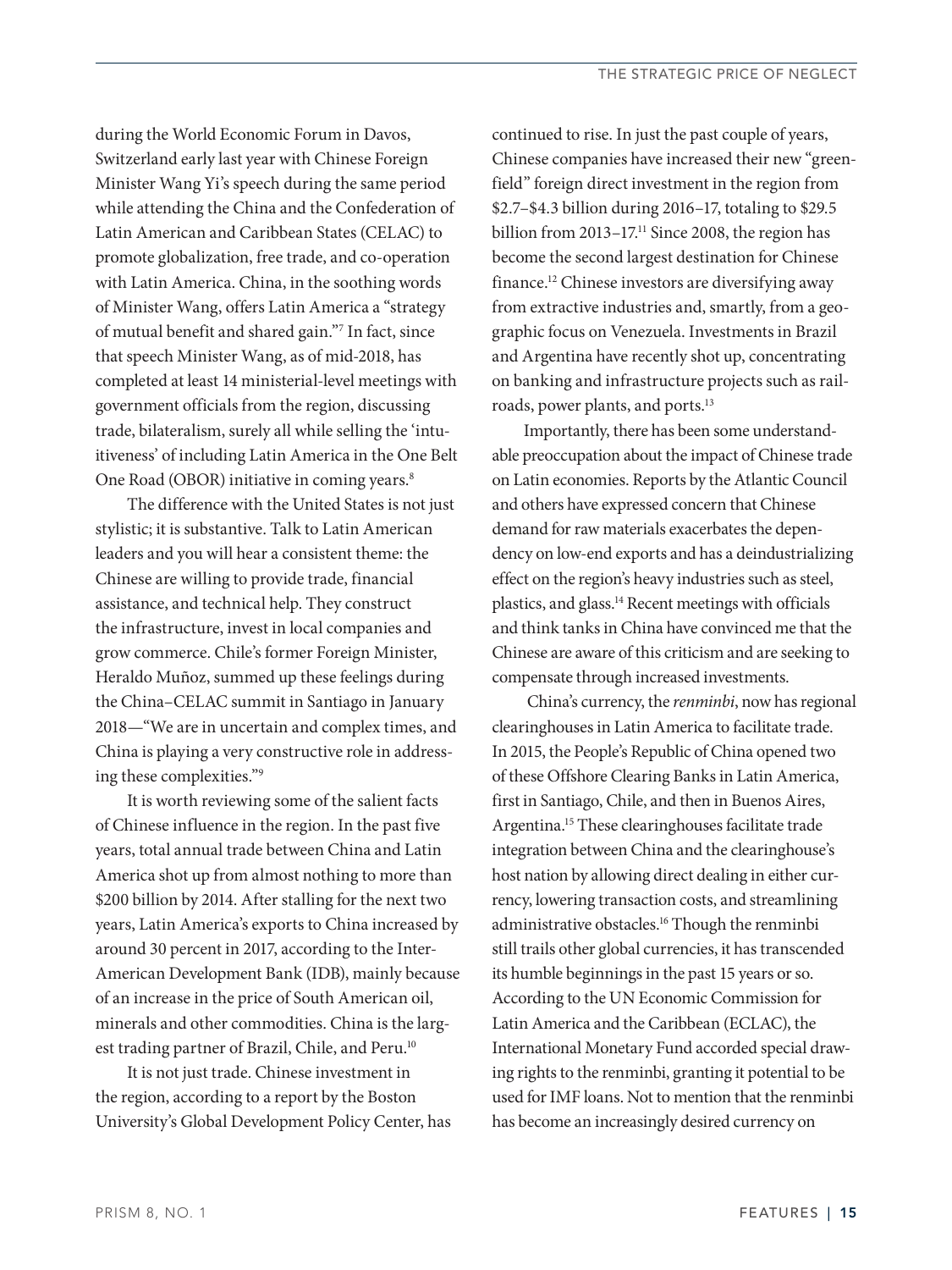## **SCHECHTER**

global financial markets, with at least 60 countries possessing a cache of the Chinese currency.17

Notwithstanding some very public setbacks especially in Sri Lanka and Malaysia—China has caught the world's attention with its Asian Infrastructure Investment Bank (AIIB) and the OBOR initiative. While both are mostly designed for Asia, Panama surprised many by being the first Latin America nation to petition joining the Belt and Road initiative. Even Chile's conservative new president,

Sebastian Piñera, used his campaign stump speeches to promote the importance of a deeper bilateral relationship between China and Chile. Chinese capital flows have grown exponentially.

There has been considerable recent commentary that China's Belt and Road Initiative is little more than a 'debt trap'. But the numbers speak for themselves. The ECLAC report from January 2018 on "Exploring New Forms of Cooperation between China and Latin

*The truth is that slowing China's growing importance in Latin America will not be easy; it will require a proactive, positive and economics-oriented approach. America's lack of response is the long-term threat.*

by the trade and investment opportunities created by China's strategic approach to Latin America.<sup>20</sup>

When asked what the United States should do to combat China's growing influence in the region, a Brazilian official recently answered in exasperation: "Anything! Because now the U.S. is doing nothing." The truth is that slowing China's growing importance in Latin America will not be easy; it will require a proactive, positive and economics-oriented approach. America's lack of response is the long-

> term threat. Put bluntly, it is the chronic reluctance to fortify hemispheric relations against the flood of Chinese finance and diplomacy that may be the reason Washington is washing out of the region. Again, this is the key, costly price of negligence.

There is no question that today's increasingly middle class, western, and democratic Latin America is a key asset to sustaining a strong U.S. economy and spreading democratic

America and the Caribbean," notes that 80 percent of international loans to Latin American nations from 2005–16 originated from the China Development Bank, totaling \$141 billion.<sup>18</sup> "Chinese lending to the region's governments exceeds that of the World Bank, the Inter-American Development Bank, and the CAF–Development Bank of Latin America."19

Yes, there are some preoccupying Chinese military sales to a few governments in the region, including some radars and fighter jets to Venezuela, a national emergency response system to Ecuador, military trucks and buses to Bolivia and Peru. But make no mistake—America's leadership in the region is not threatened by China's military sales; it is being sapped values around the globe. What is far from clear, however, is whether the United States wants to put in the effort to regain its influence in the region.

# **It is Not Your Grandmother's Latin America**

It is hard to overstate the profound changes in Latin America during the past twenty years, which have largely seen the hemisphere evolve into a more prosperous region with an admirable new political consensus. With some notable exceptions, change is all over and it is mostly positive. In a region that has seen its share of international conflicts, there are now no border disputes at risk of flaring into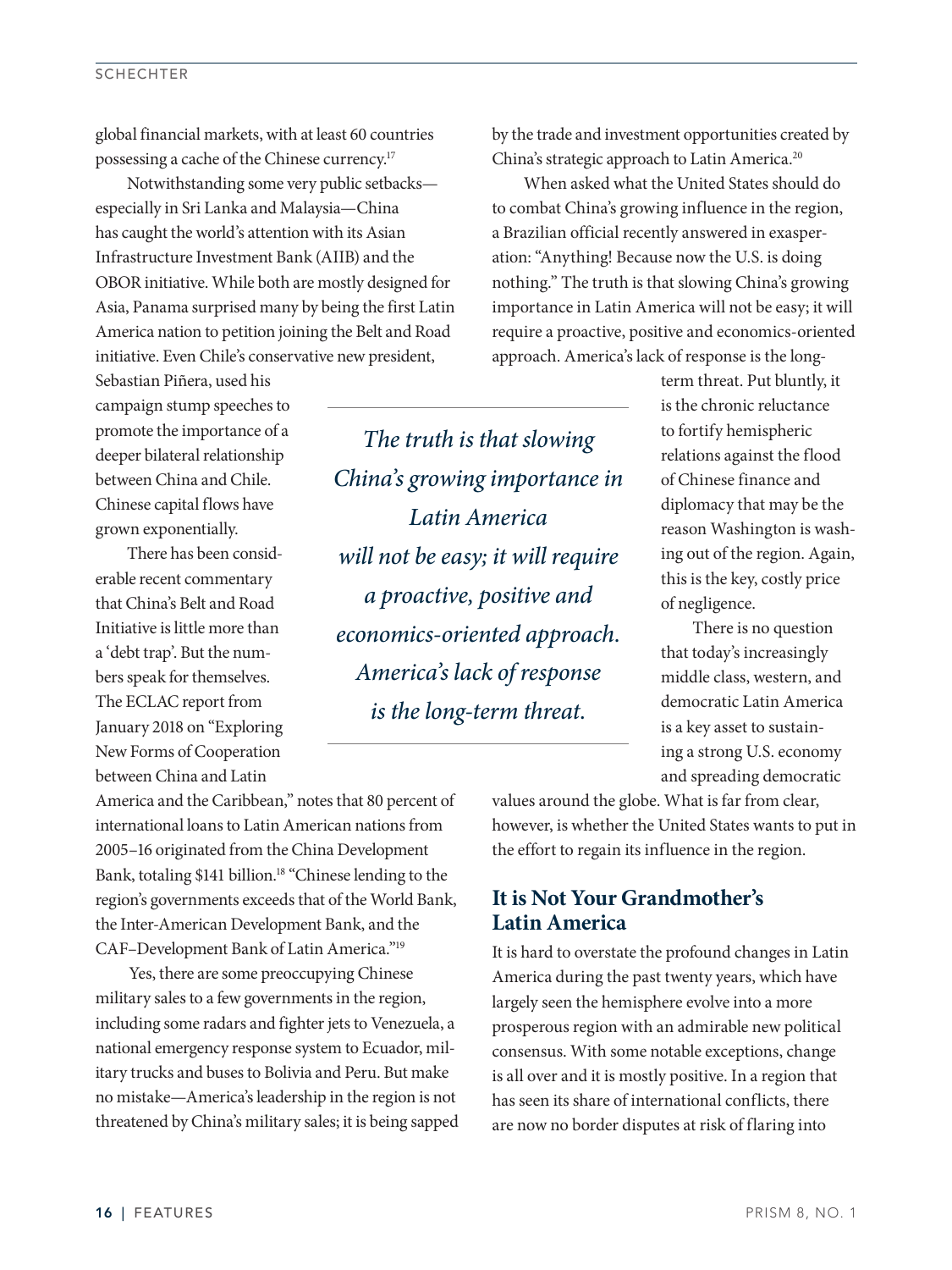military conflict. Known in the past for blaming economic failures on outsiders, most Latin American nations have reformed their economies, sanitized their finances and raised millions out of poverty into a new middle class. Guerrillas and internal conflicts officially became a thing of the past with the recent signing of Colombia's peace agreement. Even the political turbulence caused by corruption investigations in Brazil, Peru, Colombia, and other countries means that the region's judicial institutions are becoming stronger and civil society's demand for transparency cannot be held back.

Perhaps the biggest change of all has been that, after a long history of inward looking, autarchic economic policies, much of Latin America now espouses a globalist mantra. Notwithstanding the rhetoric, politicians of vastly different persuasions from Mauricio Macri in Argentina, Andrés Manuel López Obrador (known as AMLO) in Mexico to Jair Bolsonaro in Brazil—today want their countries to become stronger international competitors. Latin Americans largely favor politicians and policies that insert their economies into the global marketplace. Eleven countries in Latin America have free trade agreements (FTA) with the United States.<sup>21</sup> Outside the neighborhood, Latin American nations have ratified or are negotiating free trade agreements with Japan, the European Union, Israel, and China.

As proof of its growing weight, three Latin American countries are now part of the Organization of Economic Cooperation and Development (OECD), with important cooperation programs and access discussions in the wings with Costa Rica, Brazil, Peru, and Argentina. The OECD is known as a club of wealthy, democratic countries—though it should be better branded, in Daniel Runde's words, as "a club for serious countries."22 Colombia joined in 2018, following Mexico and Chile, as the  $36<sup>th</sup>$  member of the organization.

Even after years of economic slowdown and notwithstanding dire predictions, the 2018 "monster" year of elections in Brazil, Mexico, and Colombia brought to power a wide political spectrum, but has not altered a growing consensus towards open markets. In June, Iván Duque Márquez won in Colombia 54 percent to 42 percent against Gustavo Petro, a former guerrilla and leftist candidate. In the past 25 years, Colombia has earned recognition as consistently centrist. Petro's mere presence in the second round was groundbreaking. But in the end, Colombia's proclivity for caution won out.

In July, Mexico elected AMLO with more than 53 percent of the vote, a huge victory by Mexican standards. AMLO took office in December and he will hew a political high-wire act that combines accelerated social expenditures to the poor with protecting Mexico's hard-earned reputation as a manufacturing power. Despite fears that AMLO will reverse most of the previous government's important decisions (and he did, indeed, reverse the decision to construct a new airport in Mexico City), nothing he said in the campaign put Mexico's 2014 energy reforms or its outward looking, export-oriented manufacturing economic model into doubt

Bolsonaro, Brazil's newly elected populist leader, took office in January on a platform to battle rampant corruption and crime as well as promising to reignite Brazil's economy. Brazil has suffered one of the deepest and longest economic recessions in its history. There are legitimate worries that Bolsonaro's anti-crime crackdown could go too far. But, the election cemented a growing consensus that Brazil needs strong action to modernize its economy and engage further—not less—in the world. To that end, Finance Minister Paulo Guedes has promised to launch a deep program of privatization and reform.

With some glaring exceptions—led by Venezuela, Cuba, Central America's Northern Triangle and, more recently, Nicaragua—Latin America has become a solid western bastion of 640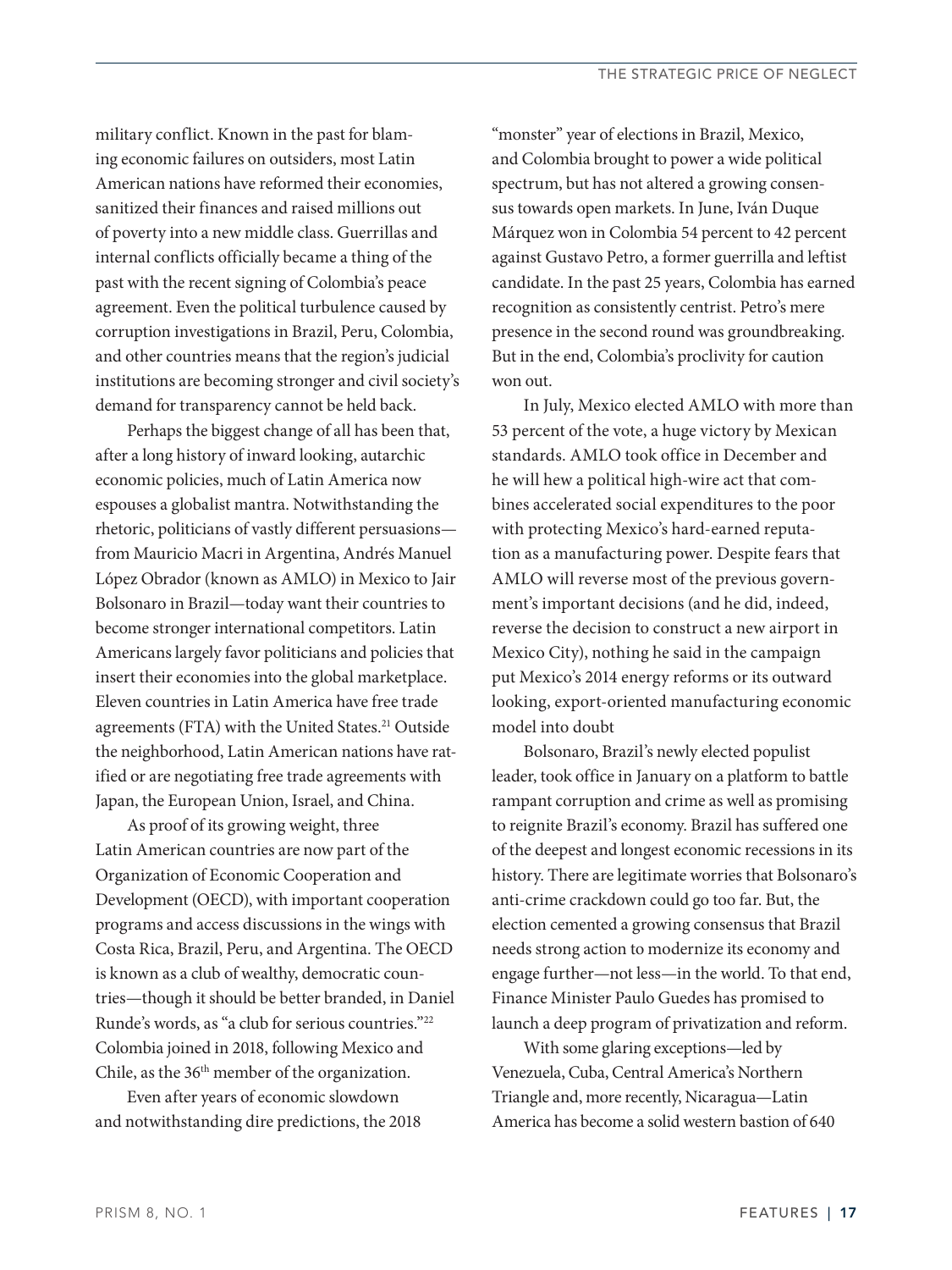million people. The region's countries are avid consumers of social media; indeed, Brazil is the world's second largest Facebook community. Democratic freedoms—the freedom to read anything, espouse a point of view and assemble to defend a cause—are not in question in most Latin countries. There are more women in the Congresses of Mexico and Argentina than in the U.S. Congress. Not withstanding Bolsonaro's rhetoric, gay marriage is legal in Brazil, Argentina, Uruguay, and Colombia.

Given Latin America's progress during the past two decades, this is the historical moment in which the United States and a rejuvenated Latin America should be most aligned. Even the much feared 'pink tide' of Hugo Chavez' Venezuela, and Evo Morales' Bolivia has failed completely; nobody in Latin America sees the catastrophe that Venezuela is today as a model for the future.

Indeed, many of the political and economic issues that divided the United States and the region in the past seem to have faded into history. From economic reforms, central bank independence, judicial strengthening, protections for journalists, liberating civil society and NGO's from government oversight, to the belief that open, global economies are the keys to prosperity—the United States and Latin America seem to finally be in synch across a spectrum of issues. Common economic, social, and political purpose has allowed greater cooperation on narcotics, immigration, and terrorism to occur without the historical sensitivities about hegemony and national sovereignty.

Sadly, that alignment has not happened. In 2016, America decided to move in a different direction, pivoting suddenly against the rules based international framework it had been preaching to the region for the past 20 years. Beginning with the administration's decision to pull out of the Trans– Pacific Partnership, the break with the region is accelerating. The consequences of this shift will inevitably be felt in the decades to come.

# **The "Arc of Confidence"**

It seems almost quaint to suggest—in this moment of international dislocation and uncertainty about America's leadership and the cohesion of the West the need for a "strategy" towards the region. Yet, this is exactly the right time to begin a debate about how to best integrate Latin America back into the U.S. foreign policy picture. At some point in the future, this administration or a future president will have to discuss whether U.S. policy now needs the creation of additional, new cornerstones.

When we do come to this debate, China will be its fulcrum. Its staggering 25-year sprint to prosperity has astounded many and created admirers around the globe. At its core, China's success raises deep questions. Many of us believed—and preached—that democracy was the essential precursor element needed to create the combustion of prosperity. China has proven us wrong.

Yet, China's development—and the model it proposes to other countries—is profoundly different from America's. China's deep economic advances beyond Asia and Africa into Latin America will soon force us into a debate about a defense of common values. A discussion of values may sound haggard and harried today, but the United States, Japan, Korea, and countries across Europe and Latin America still comprise an "arc of confidence" of western-oriented, democratic nations that have chosen openness and inclusion.

Latin America is where the fight to expand the arc of confidence must succeed. Of the regions that share a commonality of values, Latin America is the youngest and largest. Seemingly the economic caboose, the region's growth potential makes it a possible locomotive for the preservation of democratic values. Admiral James Stavridis, former Commander, U.S. Southern Command writes,

*The countries of Latin America and the Caribbean have large populations with*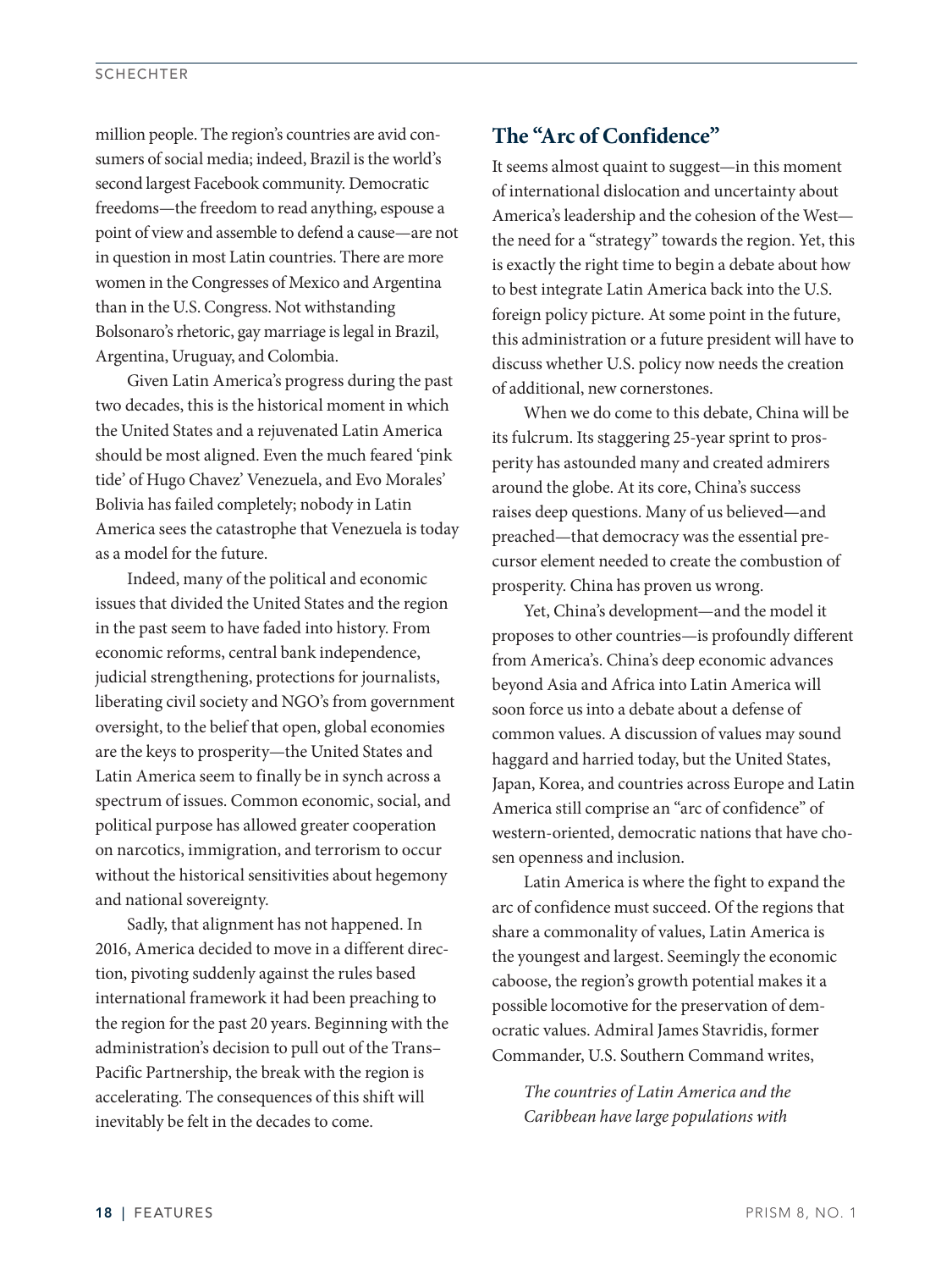*strong cultural and religious linkages to the United States, are almost all democratic, enjoy vast natural resources, and represent the only region of the world that avoided a war in the 20th century and are at peace today . . . we are lucky to be part of the Americas with partners like these*. 23

Including Latin America in an arc of confidence will require a whole new, positive policy that joins together democratic nations everywhere. But, in the Western Hemisphere, we will need to create new initiatives to promote growth, reduce inequality, enhance civil society and strengthen the values of democracy, freedom, and personal responsibility. This is not about crowding China—or anybody else—out of the region. It is about re-engaging with the hemisphere on an exciting, goal-oriented mission to re-imagine the hemispheric partnership and re-connect with Latin America on shared values and ideals.

The goal must be to take the impressive economic gains of the past two decades and push forward harder and faster—we must help to convert the majority of Latin America to become high-income countries by 2035. The most important countries of the region have come this far; there is no reason that Latin American nations cannot break the mold and become more developed countries. Latin America is not condemned to underdevelopment. After all, Colombia, Mexico, Argentina, Peru, Brazil, and Chile stand today about where Spain and Portugal stood only 25 years ago.

The ability to reach high income status will require combining specific national level policies and reforms with strategically delivered U.S. partnership. Leaders across the region must adopt a shared vision of the path forward and their objectives. Governments must act in concert; with business and civil society stakeholders included in the effort.

This effort will require large, highlydirected investments in infrastructure, education,



View of El Paso, Texas from the Ciudad Juárez, Chihuahua side of the U.S.–Mexico border. The United States is linked by history, geography, and economics to Latin America. (Flickr/ Astrid Bussinik)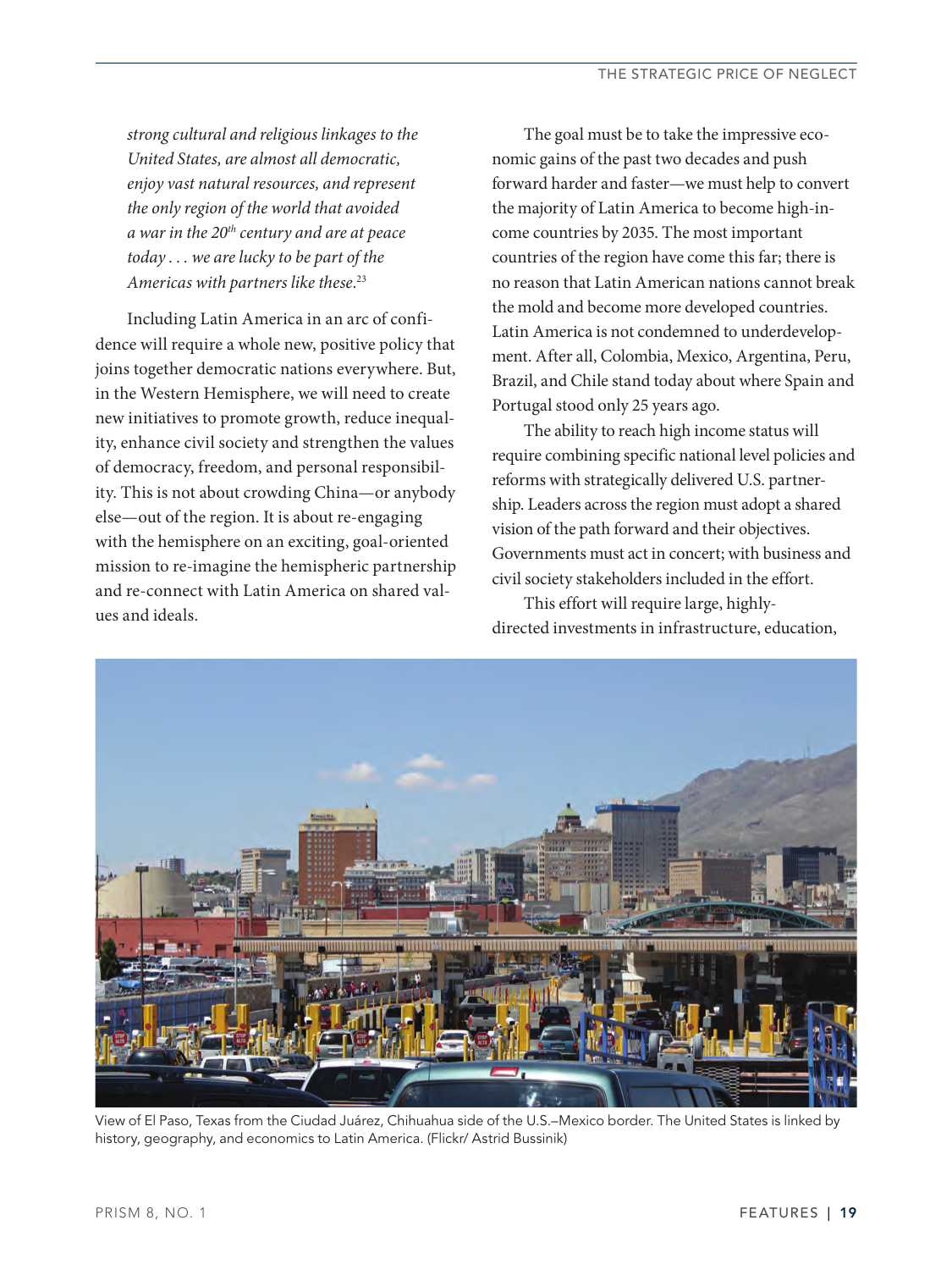#### **SCHECHTER**

and innovation. What is clear is that a commoditiesbased export model will not deliver the economic upgrades and fixes needed to transport a country to higher incomes. Diversifying to exports of higher value-added goods is *sine qua non*. Easy to say, harder to do.

Change is possible. Who would have believed only two decades ago that the policies such as fiscal discipline, tax reform, market dependent interest rates, floating currencies, trade liberalization, and privatization of state enterprises would be seen today as normal? These ideas, then derided as "IMF thinking" and "Washington Consensus," are today the basis of much of the region's economic modernization. It is worthwhile to remember that these changes happened without much political consensus. If Latin America came this far notwithstanding the opposition of powerful political voices, imagine how much further it could move with a broad consensus for change.



In 2003, OPIC committed \$200 million in financing to support the construction of the Mariscal Sucre International Airport (Quiport) in Quito, Ecuador. Since opening in 2013, the airport has produced far-reaching benefits from Ecuador to the United States. (OPIC)

# **With a Little Help from our Friends, High Income is Doable!**

Including Latin America in an arc of confidence starts with expanding the economic bargain. Democracy and freedom remain in danger without growth. What then might be the cornerstones of a new regional initiative to bring Latin America into the ranks of high income economies? Certainly, the brunt of the work and responsibility must be borne by Latin countries that must continue to reform economies to raise productivity levels, liberalize trade, and open markets. But, there is an important role for the United States as catalyst, investor and cheerleader. Here are the four fundamental pillars of what should be a new U.S. policy for growth in Latin America.

## *Create a Regional Infrastructure Investment Center*

The Chinese clearly have done some things right through a massive effort, both at home and across the region. With the help of the Chinese, infrastructure transformation in the continent is accelerating. But, needs are still huge. The Economist describes it this way: More than 60 percent of the region's roads are unpaved, compared with 46 percent in emerging economies in Asia and 17 percent in Europe. Two-thirds of sewage is untreated. Poor sanitation and lack of clean water are the second-biggest killer of children under five years old, according to the World Health Organization.<sup>24</sup> Losses of electricity from transmission and distribution networks are among the highest in the world. Latin America spends a smaller share of GDP on infrastructure than any other region except sub-Saharan Africa.<sup>25</sup>

Infrastructure deficiency reduces productivity and throttles demand. The McKinsey Global Institute predicts that if the infrastructure of the region's middle-income countries were as good as that in Turkey and Bulgaria, their growth rates would be two percentage points higher than they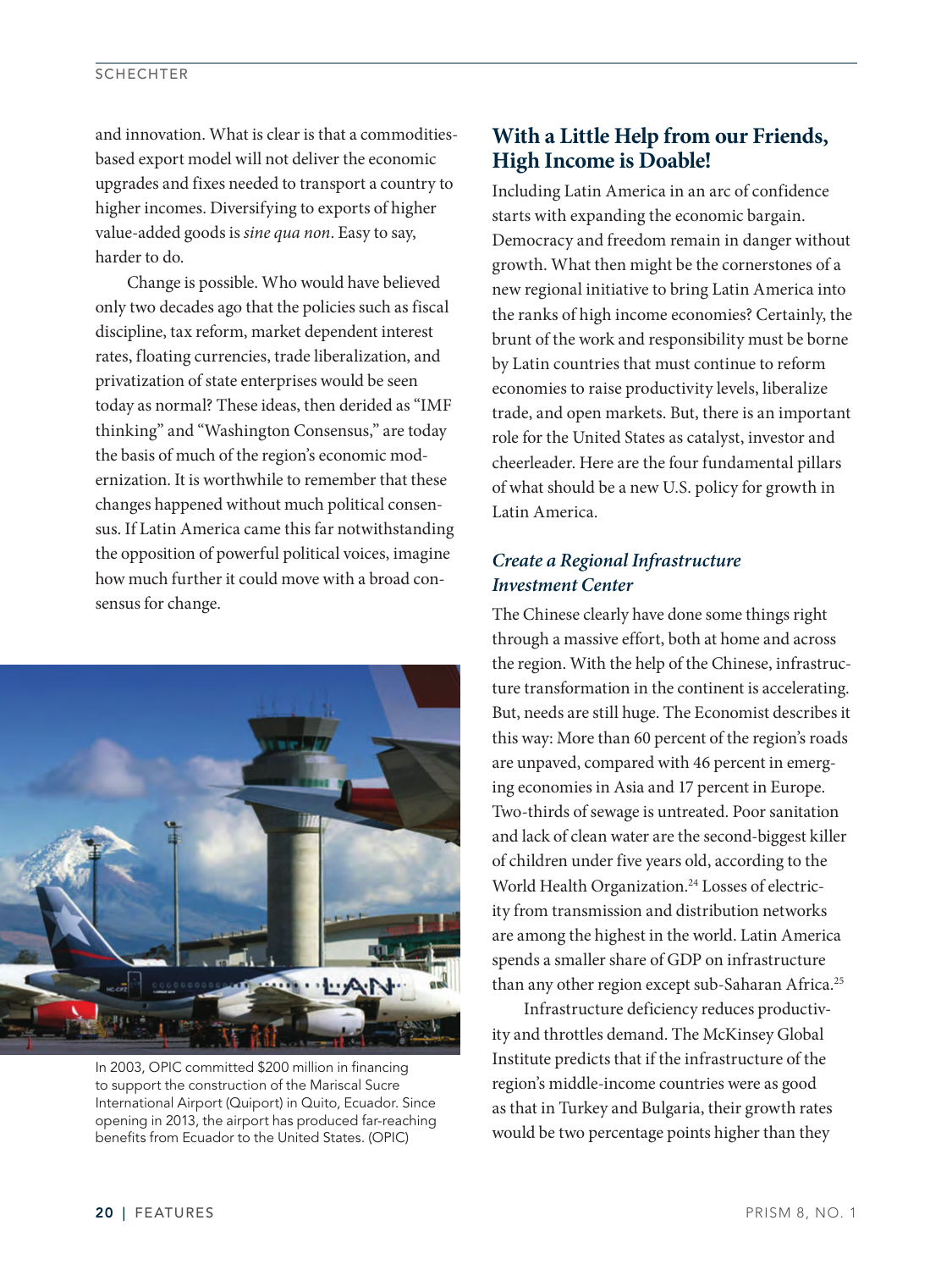are.26 The Economic Commission on Latin America estimates that the region needs to invest more than 6 percent of its GDP in infrastructure for 10 years (an estimated \$320 billion) to eliminate the infrastructure needs gap.<sup>27</sup> This is far above the current level of investment, as none of the region's economies are currently investing more than 3 percent of GDP in infrastructure. Any new infrastructure investment center should seek to match the government's 3 percent with an equal contribution during the next fifteen years.

There are two ways to implement a new infrastructure center. The first would follow the Chinese model and create a mini-financial institution which could be attached to one of the three multilateral lending institutions—the World Bank, the Corporación Andina de Fomento (CAF) or the IDB. The latter probably is best placed as both a regional institution and also a bank that provides knowledge-based solutions. The second way would be to follow the European Investment Bank's model of providing regional and commercial banks with guarantees for infrastructure investment. Commercial banks do not lend monies for infrastructure because there are no back-up guarantees for these huge expenses. This latter route allows guarantees to leverage private funds.

Either route requires the participation of the private sector. Public-private partnerships (PPP) have been given a bad political name by the onslaught of corruption revelations linking political parties and infrastructure companies such as Odebrecht. But with careful oversight and transparent procurement, PPPs can not only accelerate funds to infrastructure, they can also reduce the cost of infrastructure through expanded competition and less red tape.

## *Strengthen OPIC and EXIM*

The United States needs to strengthen its economic diplomacy, instead of relying excessively on its military to project American influence. The Overseas Private Investment Corporation (OPIC), which insures U.S. exports against overseas risk and the Export–Import Bank of the United States (EXIM), which provides financing solutions for U.S. exporters are the two principal bilateral bastions of U.S. economic leverage. They help both U.S. exporters and foreign purchasers by facilitating the acquisition of expensive, high-end products.

Both agencies underwent withering attacks by Republican members of congress (with the help of a sprinkling of liberal Democrats) in the final years of the Obama Administration. Michael Lind, a *Politico* contributing editor, referred to the attacks on EXIM and OPIC as "a study in strategic incompetence."28

But 2018 brought an unexpected turnaround. In October, through the sheer willpower of a bipartisan group of legislators and experts, the United States now has a new development finance institution—the U.S. International Development Finance Corporation (DFC). This is an important step—it is the first strengthening of export credit to occur in decades. The DFC will combine OPIC and the U.S. Agency for International Development's (USAID) Development Credit Authority, adding new development finance capabilities, including equity authority, and a higher lending limit than its predecessor. There should be a plan to expand the new agency's programs during the next two decades.

Now is also the time to strengthen EXIM. Indeed, both agencies provide precisely the aggressive economic diplomacy President Donald Trump seems to prefer.

One visit to the EXIM website gives a reader an immediate sense of the power of expanded export credit financing. EXIM credit to a medium sized Peruvian company allowed it to complete a \$1.6 million transaction with a medium sized U.S. company in Indiana. The Chinese call this "win-win" and provide billions in similar transactions to Latin America each year. Indeed, China uses its development bank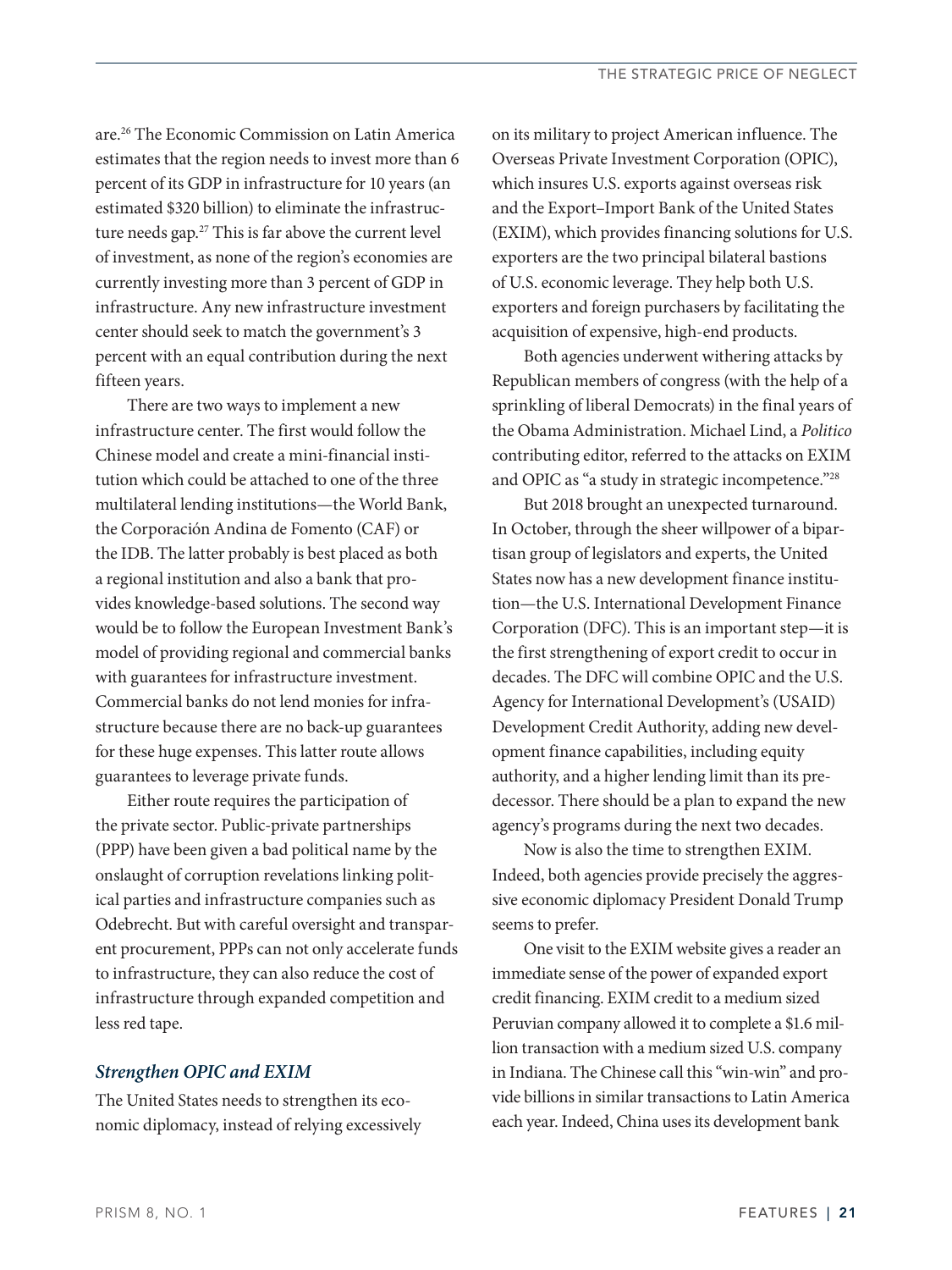#### **SCHECHTER**

to win allies by financing infrastructure projects and economic development in countries of strategic importance to China's foreign policy goals.

America's overseas development banks, the EXIM and OPIC need to become similarly strategic instruments. And Latin America should be the proving ground for greatly strengthened export facilitation agencies. As an example, only 23 percent of OPIC's portfolio is directed today at Latin America. This should be doubled during the next 15 years.

## *Integrate North America*

With all three parties exhausted by the negotiations leading up to the renegotiations of NAFTA, (now known as the U.S.–Mexico–Canada Trade Agreement, USMCA), discussions to deepen ties amongst Canada, the United States, and Mexico may seem far-fetched. But, this region's answer to China's OBOR initiative, which accelerates the integration of infrastructure between China and its neighbors, should be an ambitious North American infrastructure project that catapults the continent's prosperity and solidarity. As the United States faces accelerated competition from China (and the EU), the integration of North America's economies will become an urgent imperative. Regional trade amongst the three countries is today a whopping \$1.1 trillion. Mexico and Canada together account for nearly 30 percent of U.S. trade—China (the largest individual trading partner) is next with 16.4 percent and next in line is Japan at 5 percent.<sup>29</sup> These large numbers hide the important role of an integrated North American economy for individual states. Canada is, for least 14 states, the number one export destination, conducting more than 30 percent of these states' global two-way trade. Similarly, Mexico is the number one destination for 14 states, moving more than 13 percent of these states' global trade.

We have already seen how increased integration of our economies has made North America energy independent. Pipelines crisscross the borders,

moving petroleum products and renewable energy through the three countries' electricity grids. The fact that North America's energy markets have become so much closer has benefited both manufacturers and consumers alike. This has, in turn, accelerated the integration of production chains. Automobiles manufacturing, for example, moves parts and products across borders several times in the construction of a single car.

Now, just imagine more integration. Think, for example, how large, but legal, movement of peoples for seasonal or project labor could effectively contribute to reduced migration. Or, how free and unimpeded movements of goods and services would result in private and public sectors cooperating to upgrade infrastructure in all three countries. Or how large-scale technological improvements at the border could vastly increase trade by permitting a single clearance at one North American border to function as cleared across all North American borders.<sup>30</sup>

Nobody questions the right of the United States to control its borders. But this should not impede greater integration with Canada and the burgeoning middle-class economy that Mexico is becoming remember, by 2050, Mexico will be the fifth or sixth largest economy in the world. We are lucky to have the neighbors we have; let us be smart about the possibilities for U.S. growth and prosperity by lifting its neighbors' boats alongside its own.

## *Make Latin America's Education an International Priority*

During the past 25 years, Latin America has bet heavily on education as a route to more equitable and prosperous societies. The IDB reports that the region spends about 3 percentage points more of its GDP on education than in the early 1990s.<sup>31</sup> This number is not that far off from education budgets in countries in the industrialized world. This investment has paid off in some respects: Enrollment in the region has markedly increased across all levels of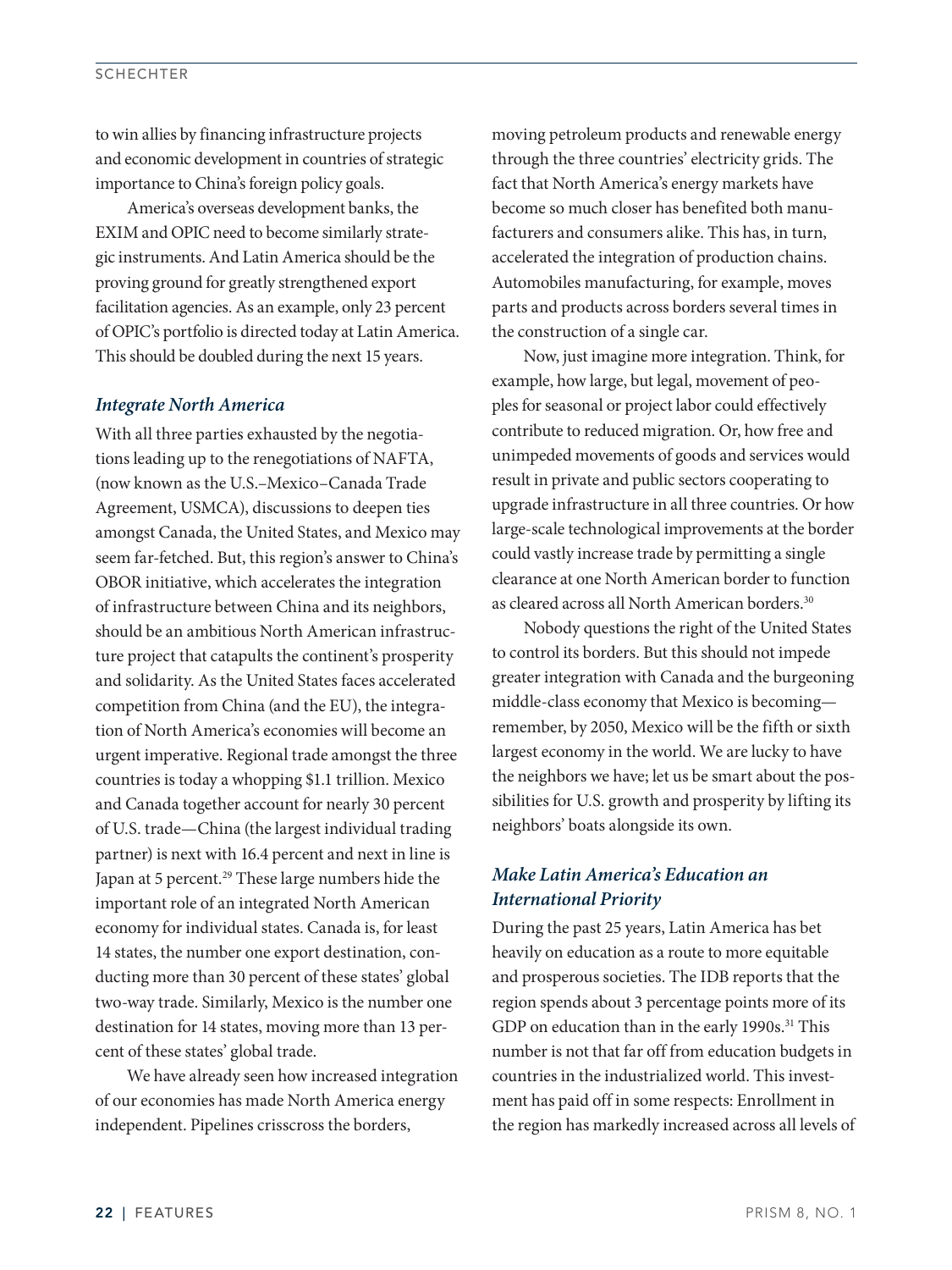education, with basic education now nearly universal. Citizens in Latin America now see education as a fundamental right.

While access to education has improved, the quality of the offering has gaping holes and should become a central part of how the United States can participate in the improvement of its neighbors' lives. The IDB points out that the region continues to underperform in education—around one out of every three youths does not finish high school. Recent PISA (Program for International Student Assessment) scores reveal that the region has a long road yet to travel; scores in math, reading, and science are highly discouraging. Latin American students rank in the bottom third of all the world's countries. Unemployment among youths in the region during the last two decades has been 15 percent—three times higher than the average unemployment rate among adults. The time is ripe for another exponential jump in Latin America's education investments.

The IDB and the World Bank are the principal organizations expending resources for education. Both institutions support key priorities; school infrastructure (to meet the demand for increasing access to pre-school, to increase science labs in secondary and high schools), teacher education and training, and curriculum transformation to teach skills sought by the private sector, among others.

As the IDB and the World Bank highlight, rising education opportunities increase incomes and social mobility. These are key to reducing inequality and fostering social inclusion. While there is plenty of opportunity to support education expansion, the United States should focus its resources on developing a major workplace skills initiative in the region. Latin Americans understand the importance of education to improve jobs access and retention. Indeed, the IDB describes, vocational training as "a key ingredient to improve lives in Latin America and the Caribbean to face the challenges of this new era."32

USAID already supports a plethora of youth workforce programs, higher education efforts, and equitable access projects. Programs to expand and improve vocational training, apprenticeship, and core life skills advance the successful transition from school to work and contribute to positive impacts on the employment quality over the long term. More must be done to support regional private sector-sponsored initiatives to create and sustain youth programs. The United States is perfectly placed to foster public-private partnerships and enhance collaboration between Latin American and American companies to hugely expand vocational programs so that they reach and deliver science, math, and technology skills to larger and more diverse numbers of young people.

# **Conclusion**

Latin America has more to offer the United States than ever before. Describing the region as a threat is a disservice to Americans, let alone Latin Americans. Fifty-five million U.S. citizens of Latin American descent diversify—and animate—daily life in the United States. They shine in all walks of American life. Without Latinos, Lin-Manuel Miranda would not have written "Hamilton"; Daniel Lubetsky would never have invented KIND® fruit and nut bars; U.S. Supreme Court Justice Sonia Sotomayor could not have written her searing dissents. These are just a few of the millions of successful Latinos in America.

It is unfortunate that the transformation of Hispanics in America or the rapid changes in Latin American countries does not seem to elicit much attention in America. In the minds of too many Americans, the region cannot unglue from the rut of being viewed as a purveyor drugs, crimes, and immigration. Barring a change, that out-of-date stereotype may cost the United States a heavy price.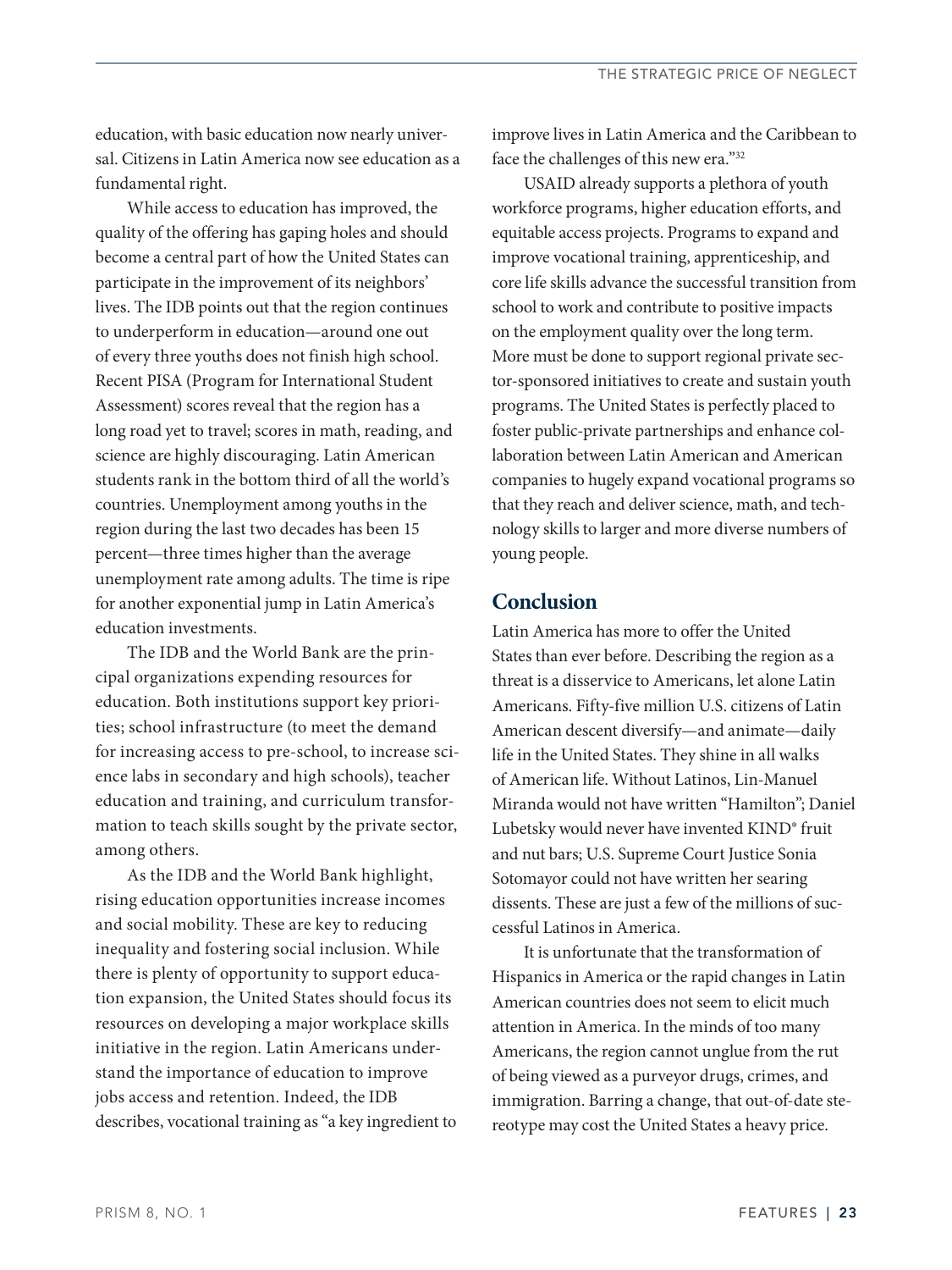There are some unexpected, positive consequences from Latin America's unmooring from the United States. It is true that the America's newfound distance from the region has created an unlikely, new impetus to accelerate integration—particularly between Mercosur countries and the Pacific Alliance nations. Difficult as it may be to imagine given the migration crisis created by millions of desperate Venezuelans, Latin America's newfound self-assurance should create more open borders, greater trade and accelerated regulatory integration in Latin America.

But, meanwhile, other nations, particularly China, are proving that they understand the unique opportunities offered by Latin America. China is wooing Latin America through business, culture, and by showering the region with political attention. It is working; slowly, the region's citizens are becoming convinced that Beijing takes the region more seriously than Washington.

The building of a new partnership—an arc of confidence—with other democratic countries and with our neighbors will require a full-scale effort to move the largest and most important Latin American nations to become high income countries. For the United States, this will be an act of self-interest. It will expand markets and create a more prosperous Americas. Most importantly, it will insure that 640 million Latin Americans continue identify themselves with the hemisphere's common values of democracy, freedom, and inclusion. **PRISM**

## *Notes*

<sup>1</sup> Terry M. Neal, "Bush Vows to Push For Stronger Ties To Latin America," *The Washington Post*, August 26, 2000, available at <https://www.washingtonpost.com/ archive/politics/2000/08/26/bush-vows-to-push-forstronger-ties-to-latin-america/5a15dde4-b1f6-4961-ad93 c6d83d19e658/?utm\_term=.a49abf7018ad>.

2 Marisa Arbona-Ruiz, "The 'Despacito' effect: The year Latino music broke the charts," *NBC News*, December 25, 2017, available at <https://www.nbcnews.com/news/latino/ despacito-effect-year-latino-music-brokecharts-n830131>.

3 Thomas Anderson, "New Foreign Direct Investment in the United States in 2016," August 2017,retrieved from <https://www.bea.gov/scb/ pdf/2017/08-August/0817-new-foreign-direct-investment-in-the-united-states.pdf>; Adrian B. Estévez,"The Latin American Foreign Investment Boom: Recent Trends And the Evolution of Multilatinas,"(Wilson Center Mexico Institute, June 11, 2015), available at <https://www.wilsoncenter.org/publication/ the-latin-american-foreign-investment-boom-recent-trends-and-the-evolution-multilatinas>; United Nations Conference on Trade and Development (UNCTAD), World Investment Report 2018:Investment and New Industrial Policies, June 2018, available at https://unctad.org/en/PublicationsLibrary/ wir2018\_en.pdf>.

4 Margaret Myers,"Does China Understand Latin America Better than the U.S.?"China–US Focus, February 2018, available at <https://www.chinausfocus.com/ foreign-policy/does-china-understand-latin-america-better-than-the-us>.

5 David Brunnstrom, Matt Spetalnick, and Jon Herskovitz, "Latin America Should Not Rely on China: U.S. Secretary of State Tillerson,"ed. Chizu Nomiyama and Grant McCool, *Reuters*, February 2018, available at <https://www.reuters.com/article/ us-usa-diplomacy-latam-china/tillerson-warns-latin-america-against-reliance-on-china-idUSKBN1FL6D5>.

6 Gonzalo Sebastian Páz, "China, United States and Hegemonic Challenge in Latin America: An Overview and Some Lessons from Previous Instances of Hegemonic Challenge in the Region," *The China Quarterly* 209 (March 2012), 18–34, retrieved from <http://www.jstor.org/stable/41447820>; Gaston Fornes and Alvaro Mendez, *The China-Latin America Axis: Emerging Markets and their Role in an Increasingly Globalized World*, 2nd ed. (Cham, Switzerland: Spring International Publishing, 2018).

7 Michael Reid, "China Moves Into Latin America," *The Economist: Bello*, February 3, 2018.

8 China-CELAC Forum notes, June 2018, retrieved from <http://www.chinacelacforum.org/eng/zyxw\_1/>.

9 Felipe Iturrieta, "Chile Praises China's 'constructive Role' at Latin American Forum," *Reuters*, January 2018, available at <https://www.reuters.com/ article/us-chile-china/chile-praises-chinas-constructive-role-at-latin-americanforum-idUSKBN1FA185>.

<sup>10</sup> Michael Reid "China Moves into Latin America," *The Economist: Bello*, February 3, 2018. 11 Rebecca Ray, *2018 China-Latin America Economic* 

24 | FEATURES PRISM 8, NO. 1